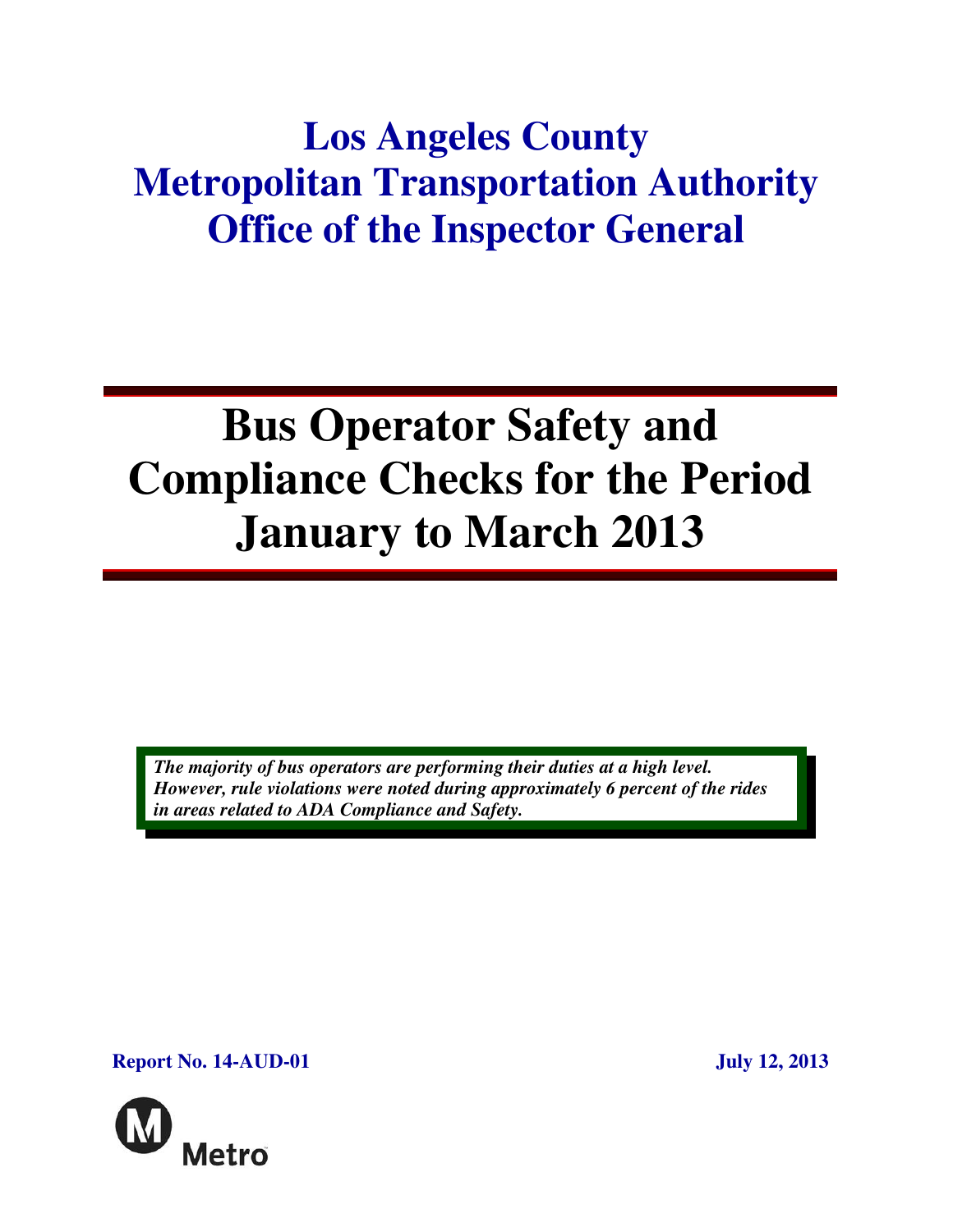

Los Angeles, CA 90017

**DATE:** July 12, 2013

**TO:** Arthur Leahy Chief Executive Officer

Jack Shigetoni

- **FROM:** Jack Shigetomi Deputy Inspector General for Audits
- **SUBJECT:** Report on Bus Operator Safety and Compliance Checks for the Period January to March 2013 (Report No: 14-AUD-01)

The Office of the Inspector General implemented an undercover "ride along" program to monitor bus operations. This program is intended to supplement any action that Metro might undertake to monitor and confirm bus operator compliance with safety and customer service policies, such as the prohibition on use of cell phones while driving, calling out stops if the automated system is not in use, and various Americans with Disability Act compliance matters.

This report summarizes our observations of bus operations for the period January to March 2013. During the period, we completed 138 observations of Metro bus operators. Overall, we found that most operators performed their duties in accordance with Metro policies and rules. We found rule violations in only 8 of the 138 observations made, during one observation, more than one violation was observed. In total, there were 9 violations observed and 4 written notifications of violations were issued by OIG staff. For all of the written notifications, management took appropriate corrective action.

On June 26, 2013 we provided Metro management with a draft report for their review; no comments were received from management.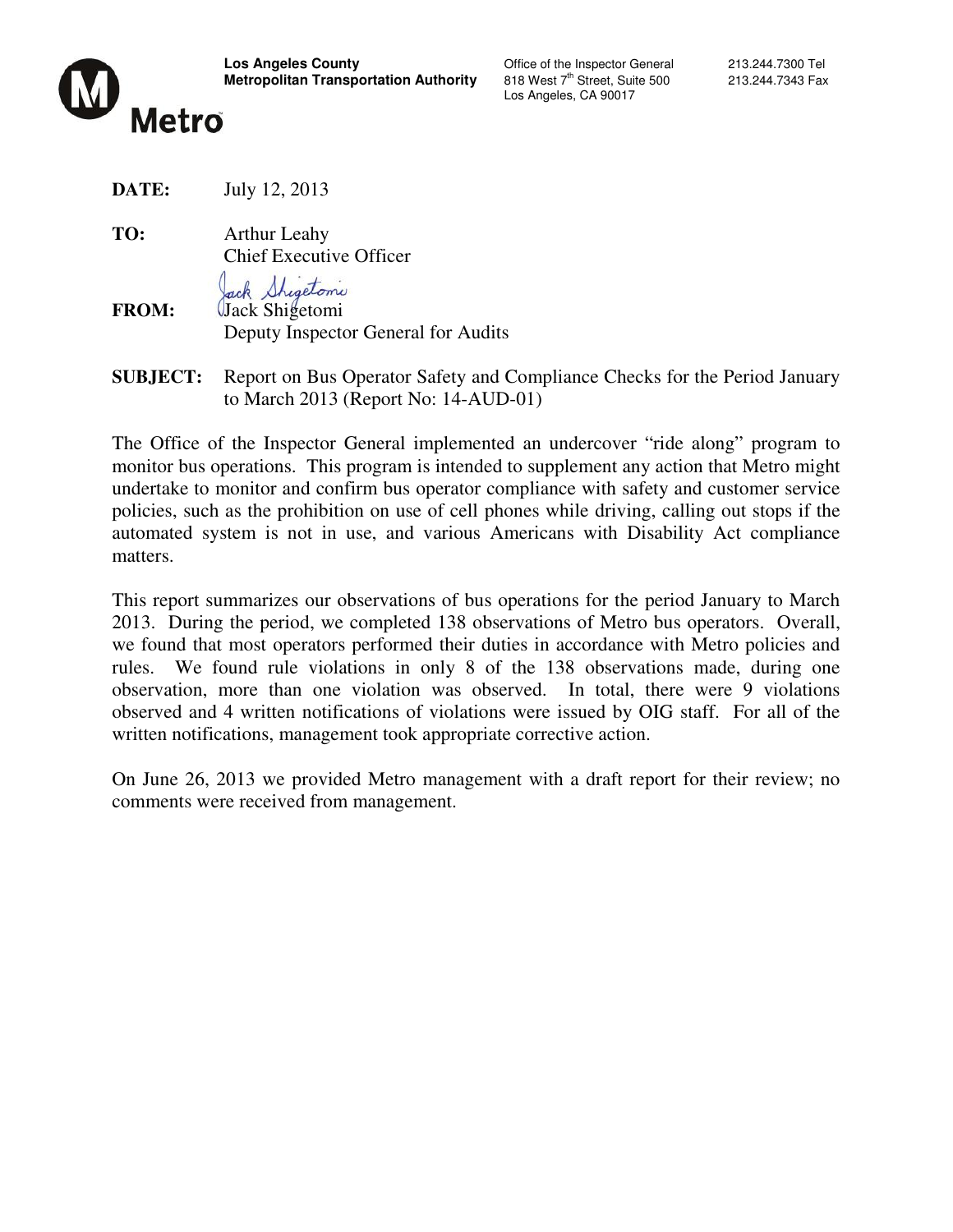## TABLE OF CONTENTS

#### **Page**

|                 |                                                           | $\mathbf{1}$            |
|-----------------|-----------------------------------------------------------|-------------------------|
|                 |                                                           | $\mathbf{1}$            |
|                 |                                                           | $\overline{2}$          |
|                 |                                                           | $\overline{2}$          |
| A.              |                                                           | $\overline{\mathbf{3}}$ |
|                 | 1.                                                        | $\overline{\mathbf{3}}$ |
|                 | 2.                                                        | 3                       |
| <b>B.</b>       |                                                           | $\overline{\mathbf{3}}$ |
|                 |                                                           | $\overline{\mathbf{4}}$ |
|                 | 2.                                                        | $\overline{\mathbf{4}}$ |
|                 | 3.                                                        | $\overline{\mathbf{4}}$ |
|                 |                                                           | 5                       |
|                 | <b>ATTACHMENTS</b>                                        |                         |
| A.              |                                                           | 6                       |
| <b>B.</b>       | Summary of Observation Results for the Last Four Quarters | 7                       |
| $\mathcal{C}$ . |                                                           | 8                       |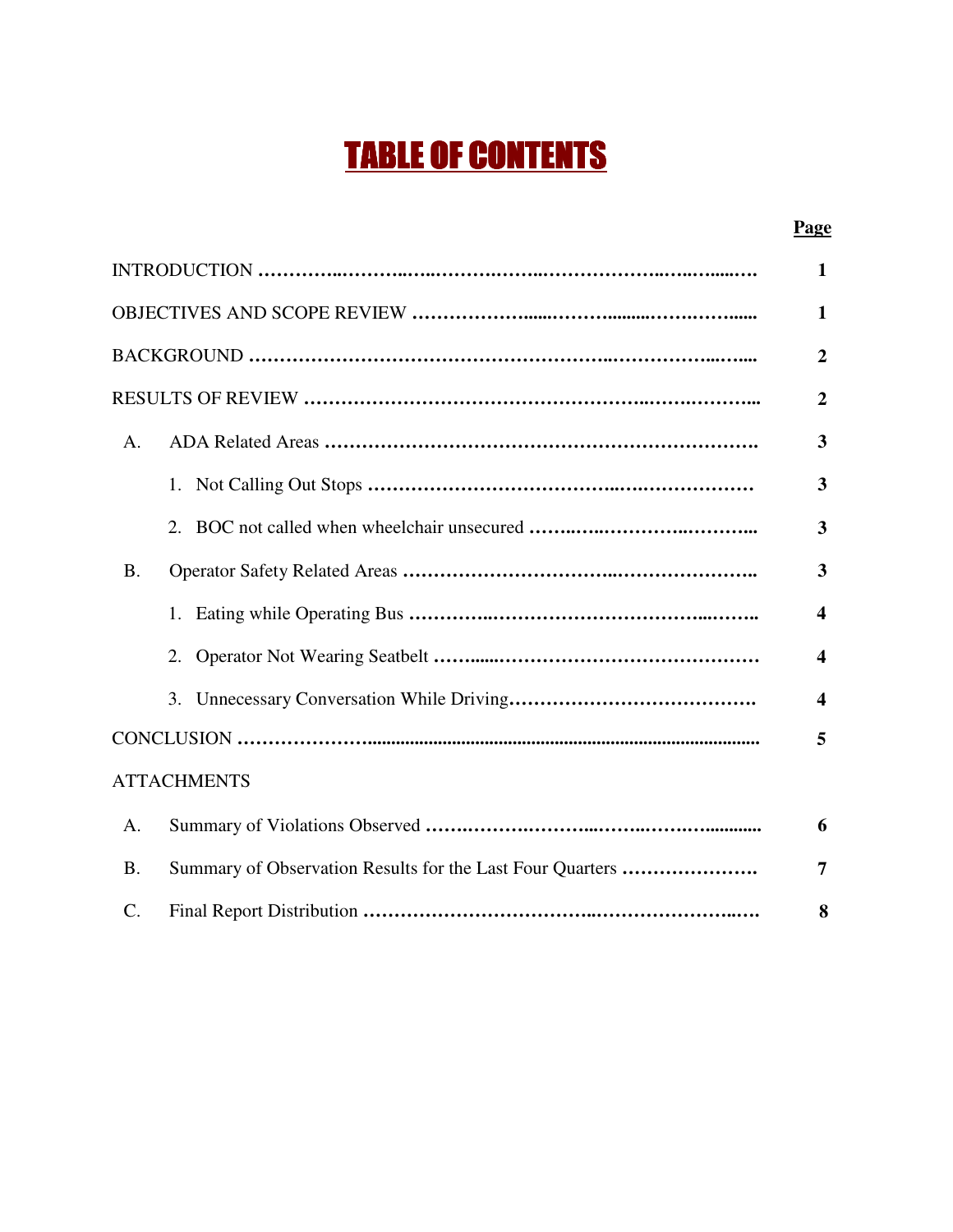### **INTRODUCTION**

In October 2009, the Office of the Inspector General (OIG) implemented an undercover "ride along" program to monitor bus operator performance to assist Metro in improving the efficiency and effectiveness of operations. This program is intended to supplement any action that Metro might undertake to monitor and confirm bus operator compliance with safety and customer service policies, such as the prohibition on use of cell phones while driving, calling out stops if the automated system is not in use, and various Americans with Disabilities Act (ADA) compliance matters. The OIG Audit and Investigation Units jointly performed this review. This report summarizes our observations of bus operator performance during the period January to March 2013.

As part of this monitoring program, OIG observers issue written notifications<sup>1</sup> to bus operators who commit significant violations. These violations include actions such as using personal cell phones, not wearing a seat belt, and not following certain ADA policies such as wheelchair securement. The immediate notification of the violations observed provides information to operators and management in a timely manner which is in accordance with union policy and gives management the ability to take further action, if deemed necessary.

This is our 14<sup>th</sup> quarterly report to Metro management since the inception of the OIG "ride" along" program. Three of the previous 13 reports covered contract bus operations. Each quarterly report had a different focus for selecting the operators to be observed, such as Metro bus lines with the greatest number of complaints, bus operators who received the most complaints, and bus lines that received the most ADA complaints.

## **OBJECTIVE AND SCOPE OF REVIEW**

The objective of our review was to determine whether bus operators were complying with safety and customer service policies as well as various ADA compliance laws and regulations.

For this quarter, we focused on lines with the most customer complaints during the period of January to November 2012. We analyzed a report<sup>2</sup> that showed customer complaints by bus line for this time period. Based on this report, we selected 10 bus lines that had the most complaints for observation. During the period January to March 2013, we completed 138 observations of Metro bus operators. We used a checklist to evaluate operator performance.

<sup>&</sup>lt;sup>1</sup> The OIG modified the TOS Initial Report Forms by crossing out "TOS" and adding "OIG" on the forms. One copy of the form is given to the operator and a copy is sent to the applicable division manager.

<sup>&</sup>lt;sup>2</sup> Report prepared by the Customer Relations Department.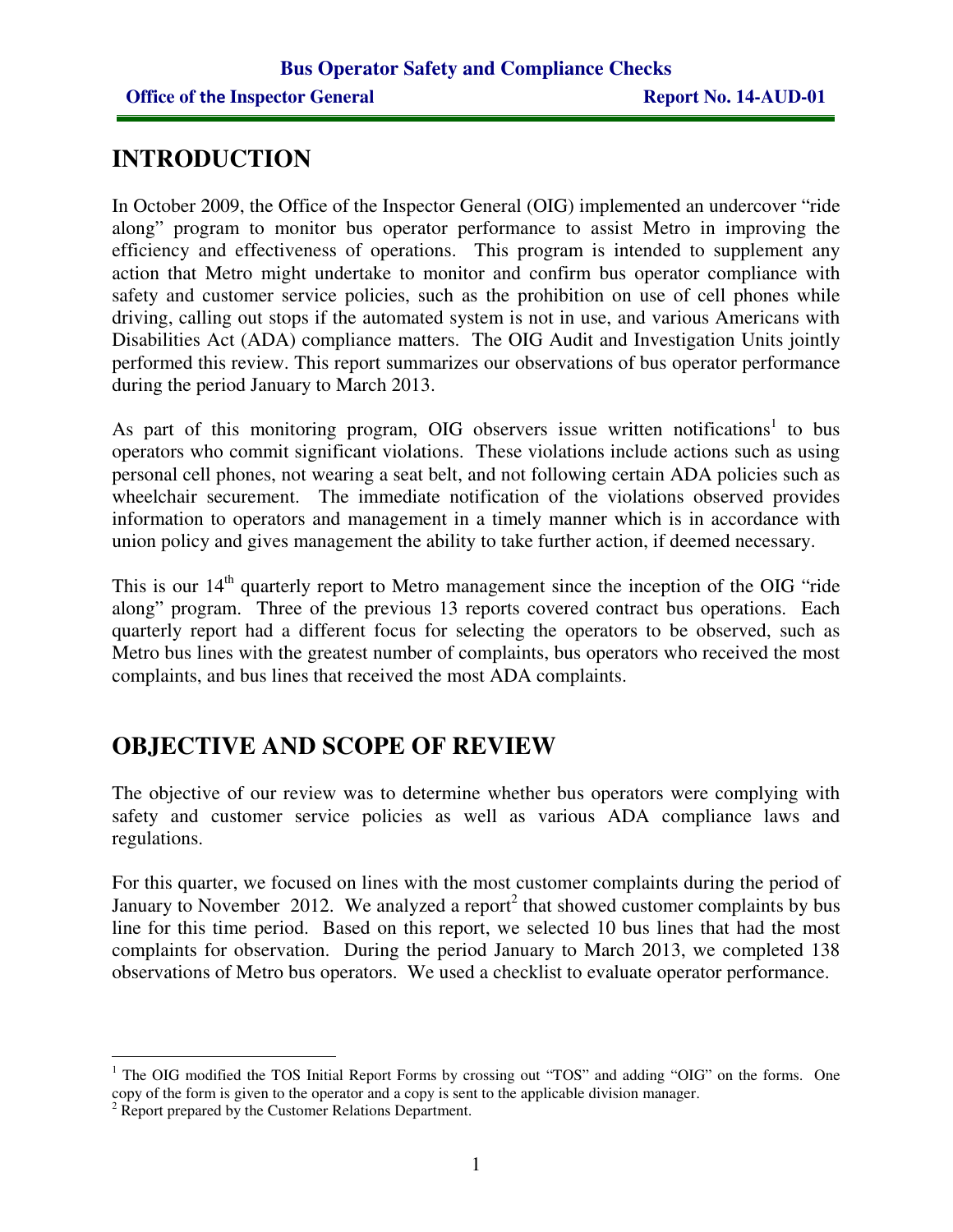This review is not an audit; therefore Government Auditing Standards are not applicable to this review.

## **BACKGROUND**

The Operator's Rulebook and Standard Operating Procedures (SOP)<sup>3</sup> contains policies and procedures governing Metro bus operator performance. The rules and SOPs in the manual are based on the principles of safety and customer service, and the premise that every individual who boards a bus deserves a high standard of care and deserves to be treated with respect and dignity. The manual covers areas such as vehicle operations, operator's code of conduct, customer relations, and fare collection.

## **RESULTS OF REVIEW**

 $\overline{a}$ 

Our observations of bus operator performance showed that the majority of operators complied with Metro policies and rules. Of the 138 observations made by OIG observers, no violations were found during 130 (94%) observations. However, 9 violations were found during 8 (6%) of the observations (one observation had more than one violation). A total of 4 written notifications were issued. The 9 violations observed were in the areas of ADA (5) and safety (4); see chart below.



#### **Chart 1: Violations by Category**

<sup>&</sup>lt;sup>3</sup> The Operator's Rulebook and Standard Operating Procedures Manual was updated on January 20, 2013. However, for this period our review followed the policies and procedures manual that was in effect January 1, 2013, when the observation period began.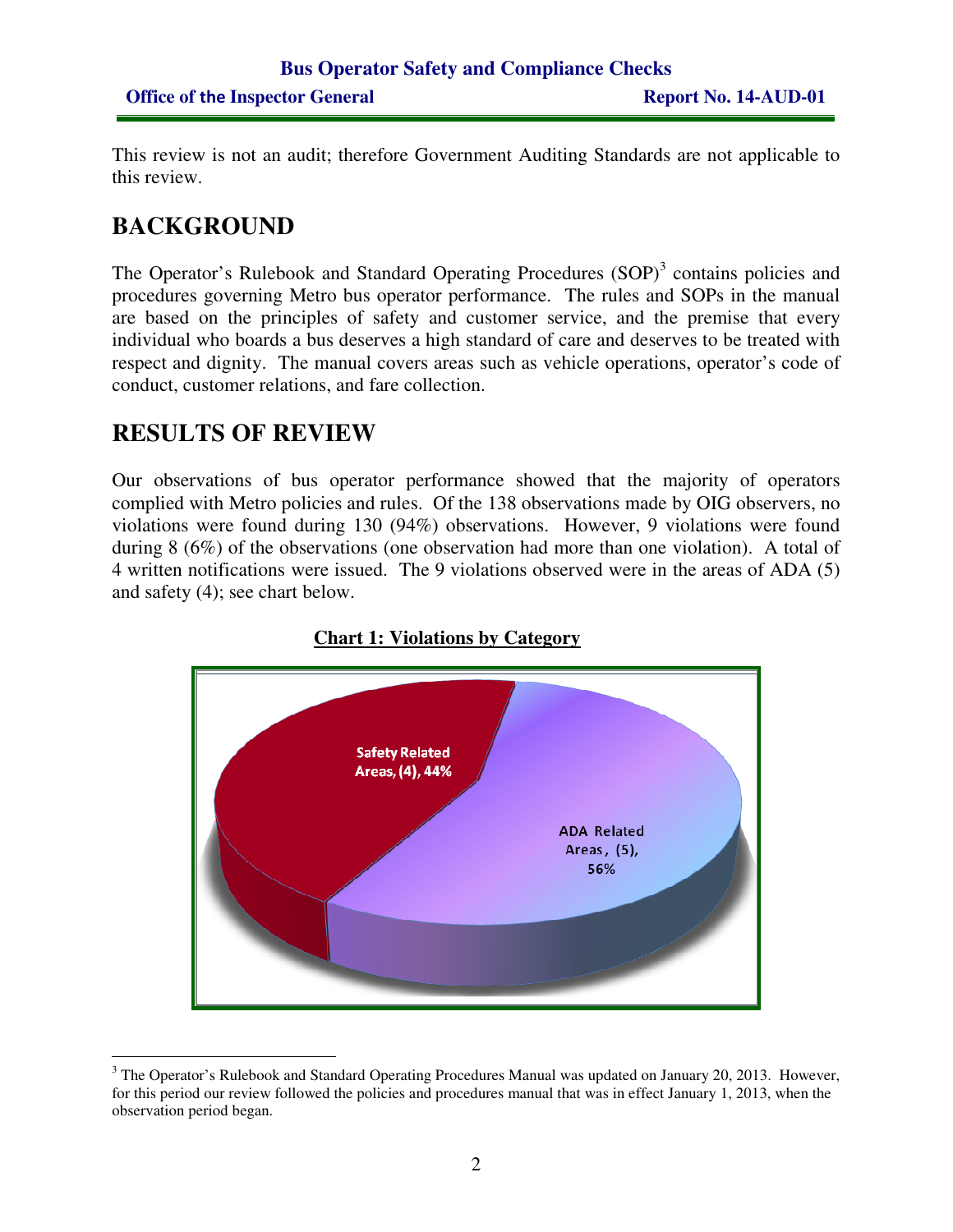#### **A. ADA Related Areas**

We observed 5 ADA related violations:

- One operator did not call out stops, when the AVA System was not working, and
- Four operators did not send the required notification to Bus Operations Control (BOC) that a wheelchair patron declined to be secured.

#### **1. Not Calling Out Stops**

There were two instances during our observations where the AVA System was not working. During one of these instances, the operator did not call out stops as required. We provided the operator with written notification of this violation. Section 7.03 of the Operator's Rulebook states: "In the event that the Automatic Voice Annunciation (AVA) System is not operational, make announcements in a clear, distinct voice…Federal regulations (ADA) require the announcement of all transfer points, major intersections, and destination points, points of interest and any stop or location upon request."

#### **2. BOC not Called when Wheelchair Unsecured**

Out of the 26 wheelchair customers who boarded Metro buses during our observations, 20 declined securement. However, in four of these instances, the operator did not send the required notification to BOC that the wheelchair customer declined to be secured. Section 7.110 of the Operator's Rulebook and Standard Operating Procedures states: "In the event a customer in a wheelchair refuses to be secured, Operators may not refuse to transport the customer; however, notify BOC of the customer's refusal to be secured at the time the wheelchair boarding is reported." Management advised that operator would receive counseling and training on the proper reporting procedures to BOC.

#### **B. Operator Safety Related Areas**

We observed 4 safety related issues:

- One bus operator was eating while driving,
- Two bus operators were not wearing seatbelts while driving, and
- One bus operator was involved in unnecessary conversation while operating bus.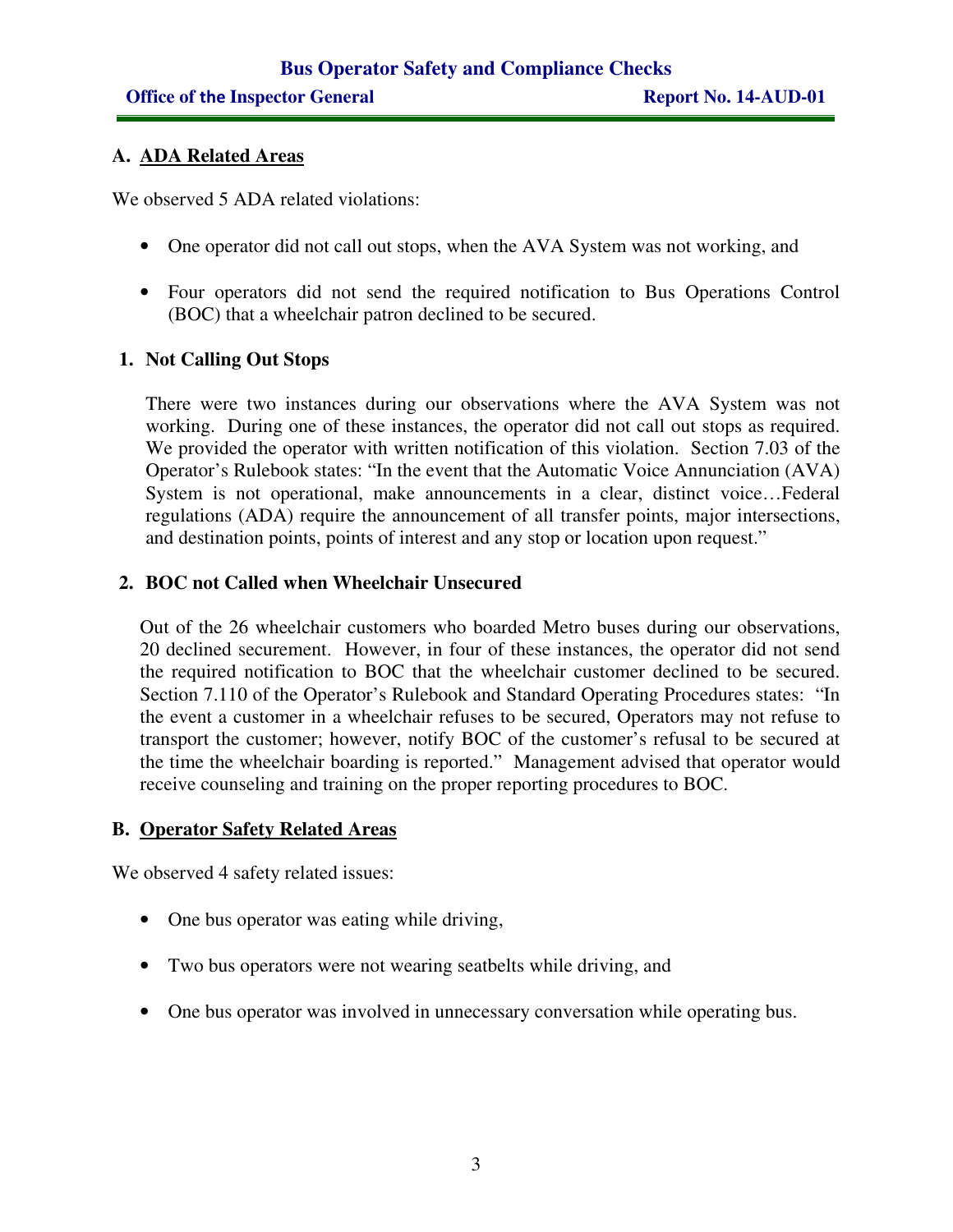#### **1. Eating While Operating Bus**

We observed one operator eating while operating a Metro bus. The operator was provided with a written notification of this violation. Section 4.14 of the Operator's Rulebook states: "Operators must not consume food and/or beverages at any time while operating any Metro vehicle or while riding as a passenger, whether the vehicle is in or out of service." Eating or drinking while driving a bus could distract the operator and increase the risk of injuries or accidents. We provided written notification of this violation to the bus operator. Management advised that operator was charged with counseling/training and incident was recorded in operator's personnel file.

#### **2. Operator Not Wearing Seatbelt**

We observed two bus operators not wearing their seat belts while operating a Metro bus. Written notification of this violation was provided to each of these bus operators. Section 2.39 of the Operator's Rulebook states: "The use of seatbelts and shoulder belts (if equipped) is mandatory when operating any Metro vehicle." Usage of seat belts helps to protect the operator from serious injury or death in case of an accident. Division management advised that operator would be counseled.

#### **3. Unnecessary Conversation while Operating Bus**

We observed a bus operator conducting unnecessary conversation with a patron while operating the bus. The observer watched this activity for approximately 15 minutes before he exited the bus. As the observer exited the bus, the conversation between the bus operator and patron was ongoing. We provided the operator with written notification of this violation. Unnecessary conversation with patrons is prohibited by Metro because it could distract the operator from driving safely and performing his/her important duties of operating the bus and providing service to patrons.

The Operator's Rulebook states:

- Section 1.22: "Operators must make their safety and that of the customers the highest priority at all times. Safety must never be sacrificed for schedule adherence or customer convenience."
- Section 3.24: "When operating any Metro vehicle, Operators must devote full attention to driving and traffic conditions. DO NOT engage in any unnecessary conversation while operating the bus."
- Section 7.05: "Avoid all unnecessary conversation while the bus is in motion. Questions should be answered briefly and politely, without diverting attention from the road."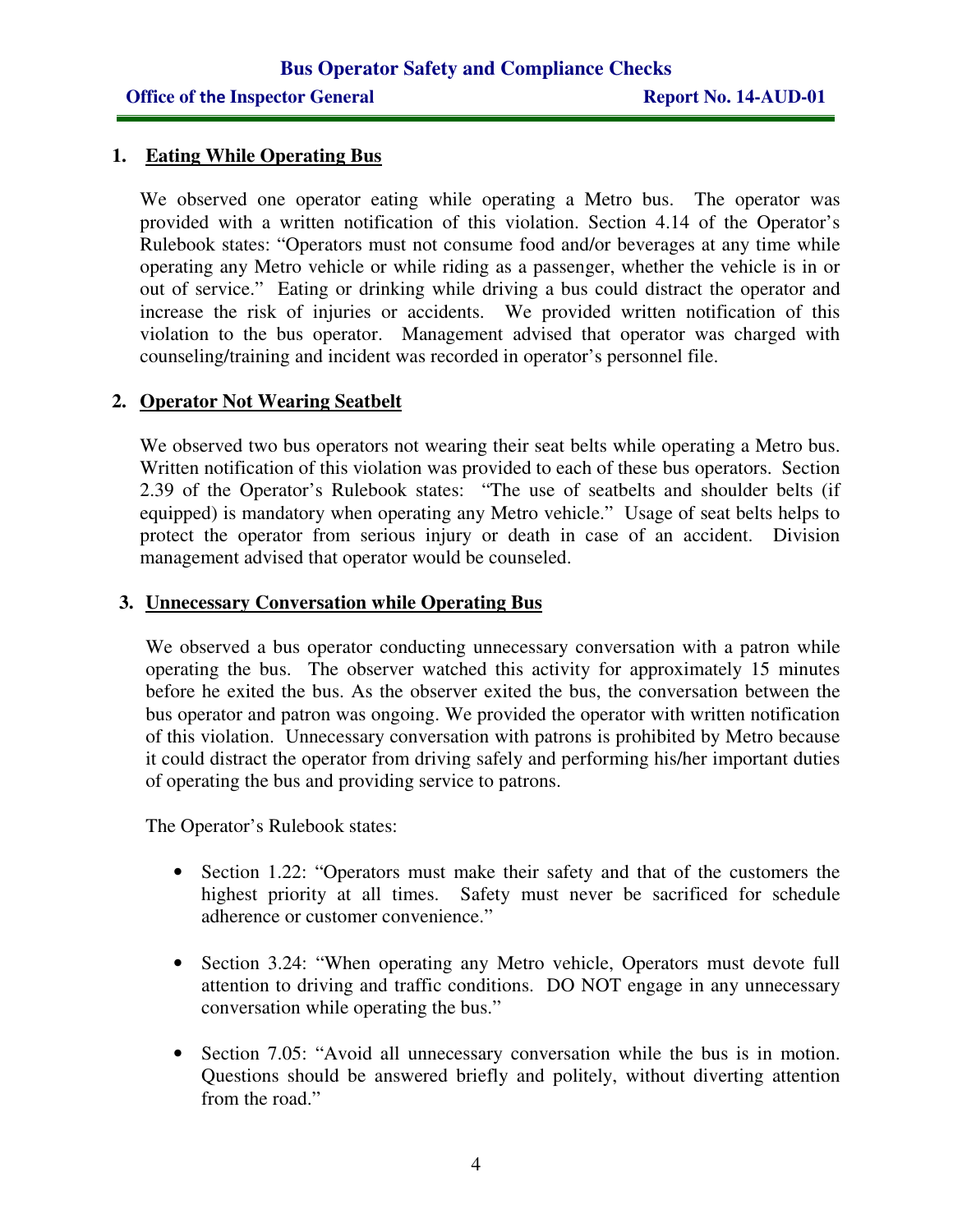Management advised that operator would be interviewed and we were provided with a copy of the TRANS 19 document that was placed in operator's personnel file.

## **CONCLUSION**

During the quarter, we completed 138 observations of Metro bus operators. We found that the majority of Metro bus operators are performing their duties at a high level and take pride in providing the best customer service to bus patrons. To ensure that operator performance stays at a high level, management should continue to stress the importance of adhering to all policies and procedures. Based on the results of our review, management should emphasize compliance with rules related to:

- calling out stops,
- calling BOC when wheelchairs are not secured,
- wearing seat belt when operating bus,
- not eating or drinking while driving a Metro vehicle, and
- refraining from unnecessary conversation when operating a bus.

During our observations, we also noted operators who carried out their duties in an exemplary manner. When we noted excellent performance, we sent an email to the Division Transportation Operations Manager. Examples are:

- Although a bus operator was confronted with a hostile and abusive patron, the operator remained calm and handled the situation in an effective manner.
- The bus operator was very courteous and greeted each passenger with "hello;" and also helped several customers with directions.
- The bus operator was very courteous and helpful. He provided directions to several passengers; and as passengers exited bus, the operator told them to have a nice day.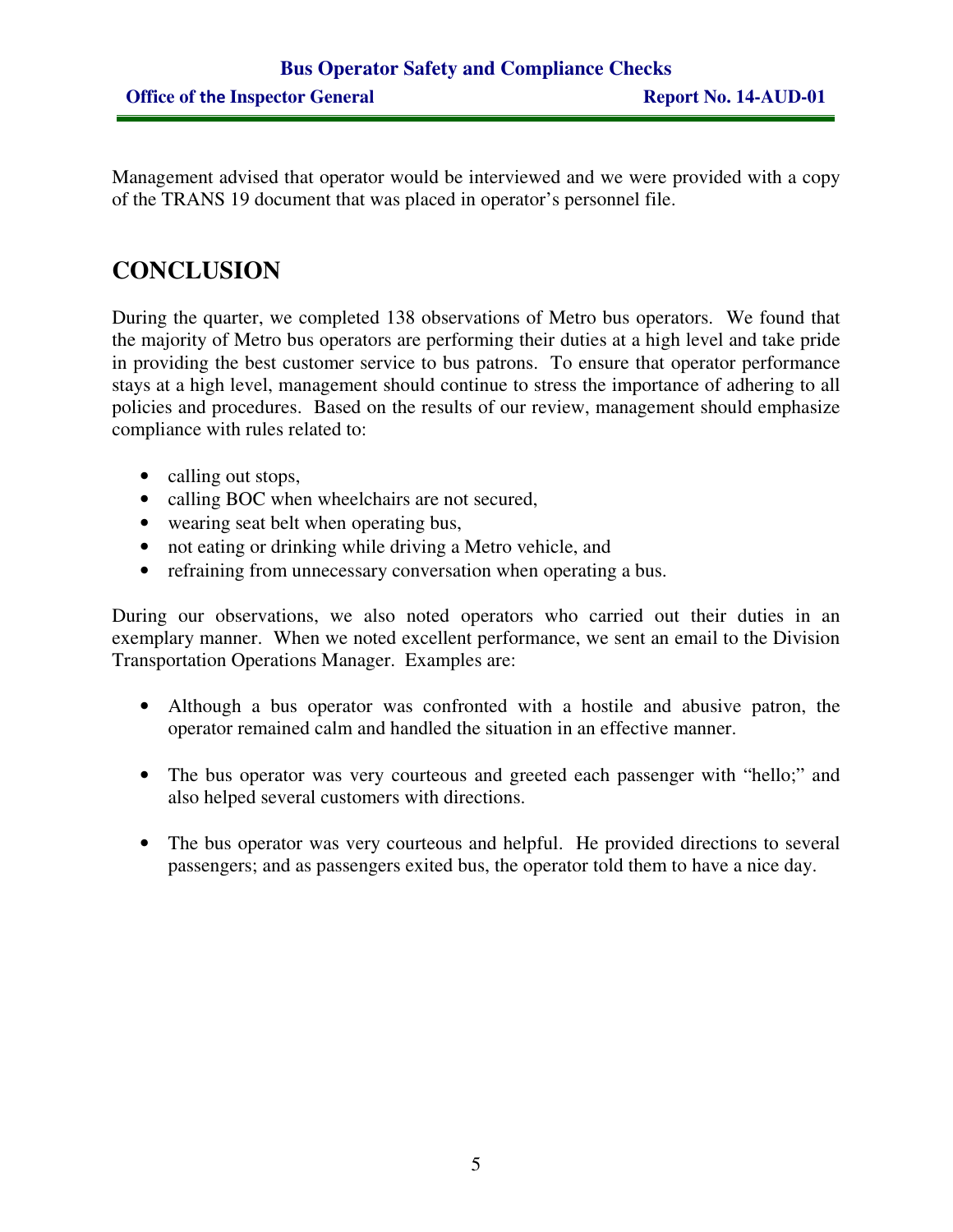## **Summary of Violations Observed January to March 2013**

| <b>Observation Areas</b>                      | <b>Instances</b><br><b>Observed</b> |
|-----------------------------------------------|-------------------------------------|
| <b>ADA Related Areas</b>                      |                                     |
| AVA not working, stops not called out         |                                     |
| Wheelchair patron not secured, BOC not called |                                     |
|                                               |                                     |
| <b>Operator Safety Areas</b>                  |                                     |
| Eating or drinking while driving bus          |                                     |
| Not wearing seat belt while driving           | っ                                   |
| Unnecessary conversation while driving        |                                     |
| <b>TOTAL</b>                                  |                                     |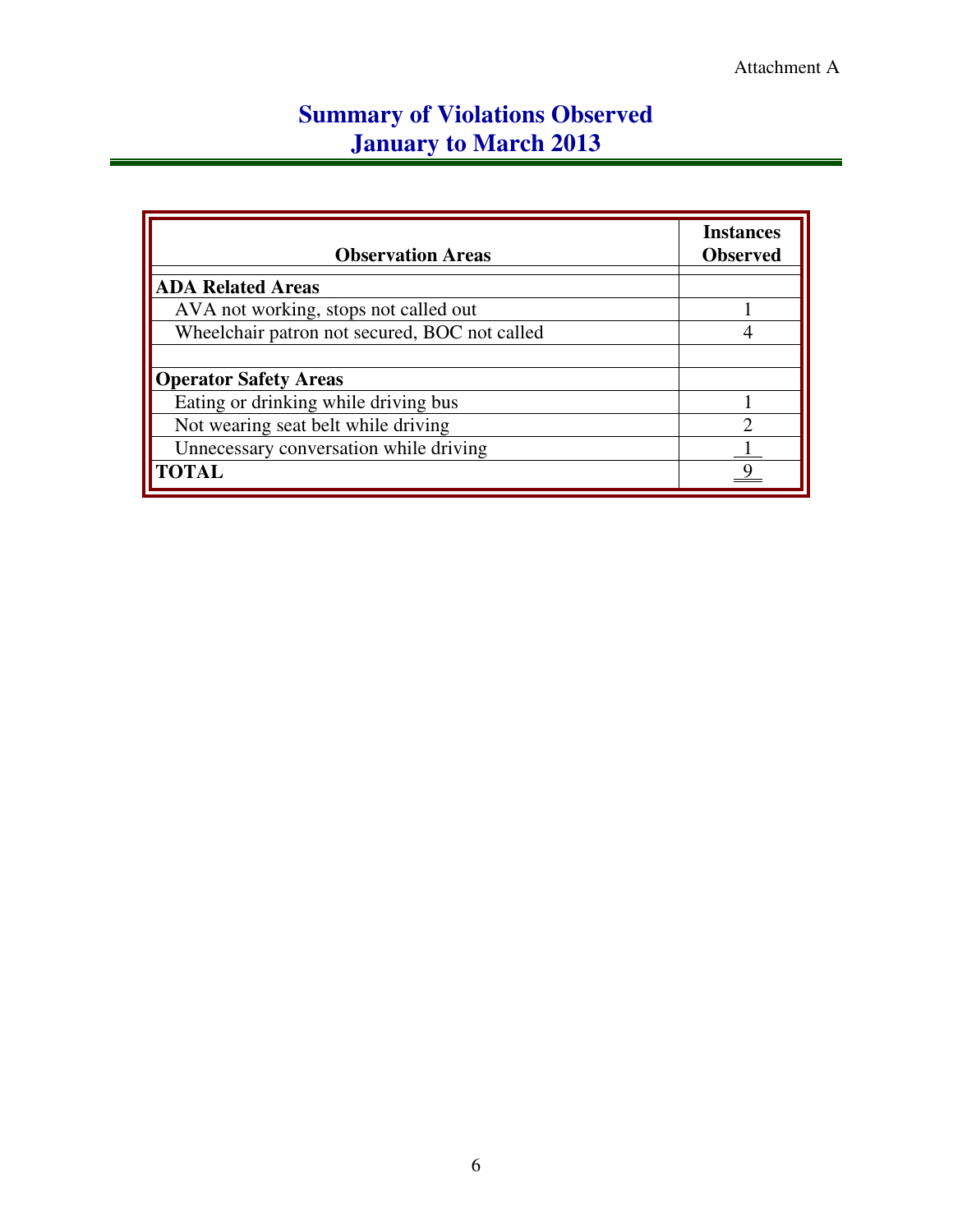## **Summary of Observation Results For the Last Four Quarters**

| <b>Observation Areas</b>                                              | <b>Instances Observed</b> |                               |                              |                       |
|-----------------------------------------------------------------------|---------------------------|-------------------------------|------------------------------|-----------------------|
|                                                                       | Apr to Jun<br>2012(A)     | <b>July to Sep</b><br>2012(A) | <b>Oct to Dec</b><br>2012(B) | Jan to Mar<br>2013(A) |
| <b>ADA Related Areas</b>                                              |                           |                               |                              |                       |
| Operator did not rise from seat and move to<br>securement area        | $\overline{4}$            | 6                             | $\Omega$                     | $\theta$              |
| Operator did not ask to secure wheelchair<br>patron                   | $\Omega$                  | 1                             | $\Omega$                     | $\Omega$              |
| Wheelchair patron not secured, BOC<br>/Contractor Dispatch not called | $\overline{2}$            | 3                             | $\overline{2}$               | 4                     |
| Wheelchair patron denied boarding, BOC<br>not called                  | $\boldsymbol{0}$          | $\overline{0}$                | $\overline{0}$               | $\theta$              |
| Wheelchair patron passed up                                           | $\overline{0}$            | $\theta$                      | $\overline{0}$               | $\overline{0}$        |
| Stops not announced when AVA not in use                               | $\overline{0}$            | $\overline{0}$                | $\overline{0}$               | 1                     |
| Assistance not offered to patron who                                  | $\overline{0}$            | $\theta$                      | $\theta$                     | $\overline{0}$        |
| appears to have special needs                                         |                           |                               |                              |                       |
| <b>Operator Safety Areas</b>                                          |                           |                               |                              |                       |
| Using personal cell phone while driving bus                           | 1                         | $\overline{0}$                | $\overline{0}$               | $\theta$              |
| Unnecessary conversation                                              | 1                         | $\overline{0}$                | $\overline{0}$               | 1                     |
| Eating or drinking while driving                                      | $\overline{4}$            | 4                             | $\overline{0}$               | 1                     |
| Not wearing seat belt while driving                                   | 1                         | 6                             | $\overline{0}$               | $\overline{2}$        |
| Not obeying traffic laws                                              | $\overline{0}$            | $\overline{0}$                | $\overline{0}$               | $\overline{0}$        |
| <b>Operator Discourtesy</b>                                           | $\theta$                  | $\theta$                      | $\theta$                     | $\theta$              |
| <b>Bus Uniforms</b>                                                   |                           |                               |                              |                       |
| Bus Operator was not wearing approved<br>uniform                      | $\overline{0}$            | $\overline{0}$                | 3                            | $\overline{0}$        |
| <b>Total Violations Observed</b>                                      | 13                        | 20                            |                              | 9                     |
| <b>Number of Observations Made</b>                                    | 153                       | 170                           | 111                          | 138                   |
| <b>Number of Observations with Violations</b>                         | 12                        | 15                            | 5                            | 8                     |
| <b>Percentage of Observations with Violations</b>                     | $8\%$                     | $9\%$                         | $5\%$                        | $6\%$                 |

(A) Multiple violations were noted during some of the observations.

(B) Contracted Bus Operators.